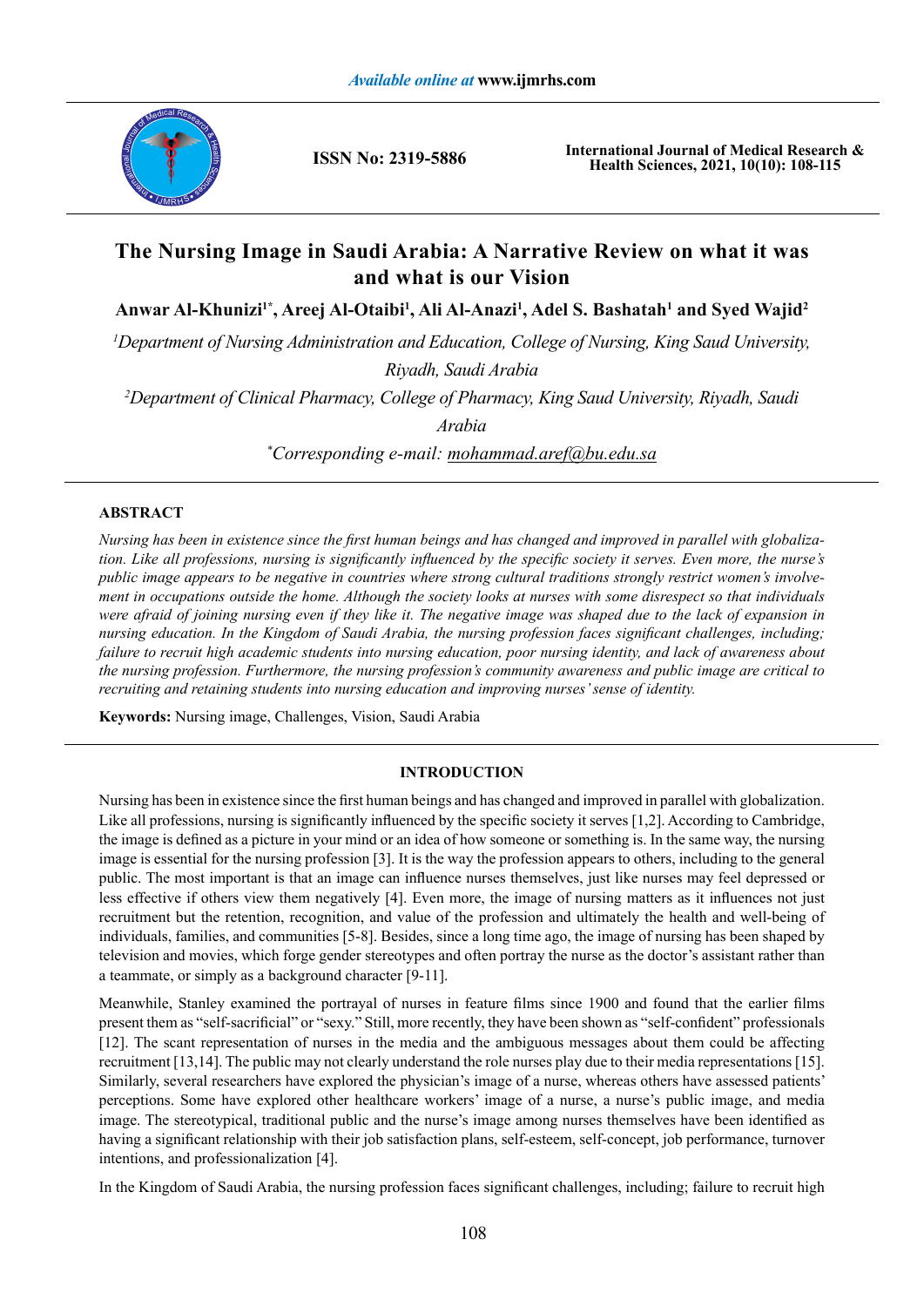academic students into nursing education, poor nursing identity, and lack of awareness about the nursing profession. Furthermore, the nursing profession's community awareness and public image are critical to recruiting and retaining students into nursing education and improving nurses' sense of identity [16]. Moreover, nursing's image and value are an international concern in high, low, and middle-income countries [7,11,17]. We urgently need highly prepared leaders to advocate for the nursing profession in research, academic areas, and clinical settings.

# **LITERATURE REVIEW**

#### **Nursing Image in the past in Saudi Arabia**

In the eastern region, Rufaida Bin Sa'ad Al-Asalmyia was the first woman to practice nursing. Rufaidah is a noun derived from the verb' rafada,' which means providing help and support for others. Rufaidah learned and developed her nursing skills from her father, a well-known healer [18]. Besides serving during wartime, Rufaidah practiced nursing in peacetime by treating sick people, training other nurses, looking after poor people, and solving social issues [19]. However, in the western region, Florence Nightingale is often recognized as the founder of modern nursing; historically, nursing services have evolved through caring for the sick and wounded people [20].

Despite the government's efforts to recruit Saudi nationals, the social stigma attached to the nursing profession remains [21]. The negative image and low status of nursing, inadequate nursing education, as well as traditional and cultural values, have been major factors inhibiting Saudi nationals from entering the nursing profession [22-26]. Therefore, in 1958, the first formal training for nurses was initiated at a Health Institute in Riyadh by the Saudi Arabian Ministry of Health in collaboration with the World Health Organization. Since then, nursing education in Saudi Arabia has gone through many different phases. The first Bachelor of Science in Nursing program was established by the College of Nursing at King Saud University in 1976 [27].

As early as the  $19<sup>th</sup>$  century, the issue of the image was the main concern. For example, the deplorable working conditions and the unsanitary clothing of Sairy Gamp and Betsy Prig so keenly described by Charles Dickens in the book Martin Chuzzlewit represents the 'dark age of nursing' in England in the middle age to late 1800s [28,29]. However, Sairy Gamp called Sarah Gamp in A Third Look Article [30]. In Britain, data collected by Mori indicate that the public does not recognize the nurse with high social, economic status. In addition, in Canada, the nursing profession has changed dramatically over the last 30 years [31]. However, it is still the image in the media as the "less objective and less skilled than the medical profession [32]. While in Egypt nursing has long been de-valued [33]. Hassan in 1980 reported that it was only by establishing two baccalaureate-nursing programs in 1955 and 1964 that the nursing image improved [24]. Moreover, In Kuwait, Meleis found that most people are resistant to enroll in nursing because of the bad image, long duty hours, and mixing with the opposite sex [34].

In the Republic of Indonesia, the nursing image is likely seen as assistants to physicians and committed to housekeeping duties, rather than devoted to caring, similar to Shields. Hartati said that nurses are regarded as "doctors" helpers. This image could discourage the young generation from choosing nursing as a career [4]. In Saudi Arabia, like many areas of the world, nursing is a less desirable career choice due to community image, family rejection, cultural and communal values, long working hours, and mixing with members of the opposite gender. The worry of not being "marriageable" and accepted was the main reason why Saudi females didn't like nursing as a career [35]. Even more, the nurse's public image appears to be negative in countries where strong cultural traditions strongly restrict women's involvement in occupations outside the home [36]. Society looks at nurses with some disrespect so that girls are afraid of joining nursing even if they like it. Some girls had to terminate their studies to get married because their husbands and their families do not accept nursing as professional work [37].

The negative image was shaped due to the lack of expansion in nursing education. As known as nursing school began in 1954, with only a 1-year training program. While the First Bachelor of Science in Nursing (BSN) was established in 1976, it was limited to women only; in 2004, a BSN program for men was established [38]. Recently, new universities in Saudi Arabia have offered BSN courses for both males and females; due to the poor image of nursing practice compared with other health professions, nursing courses in SA tend to have low enrollment levels [24]. In 1990, during the second Gulf War, many expatriate nurses left the country without notice. This resulted in a staffing crisis that made the policy of "Saudization" a priority in the health care setting. The nursing system in Saudi Arabia depends on expatriate nurses, recruited from different countries from different religions, cultures, social values, and languages.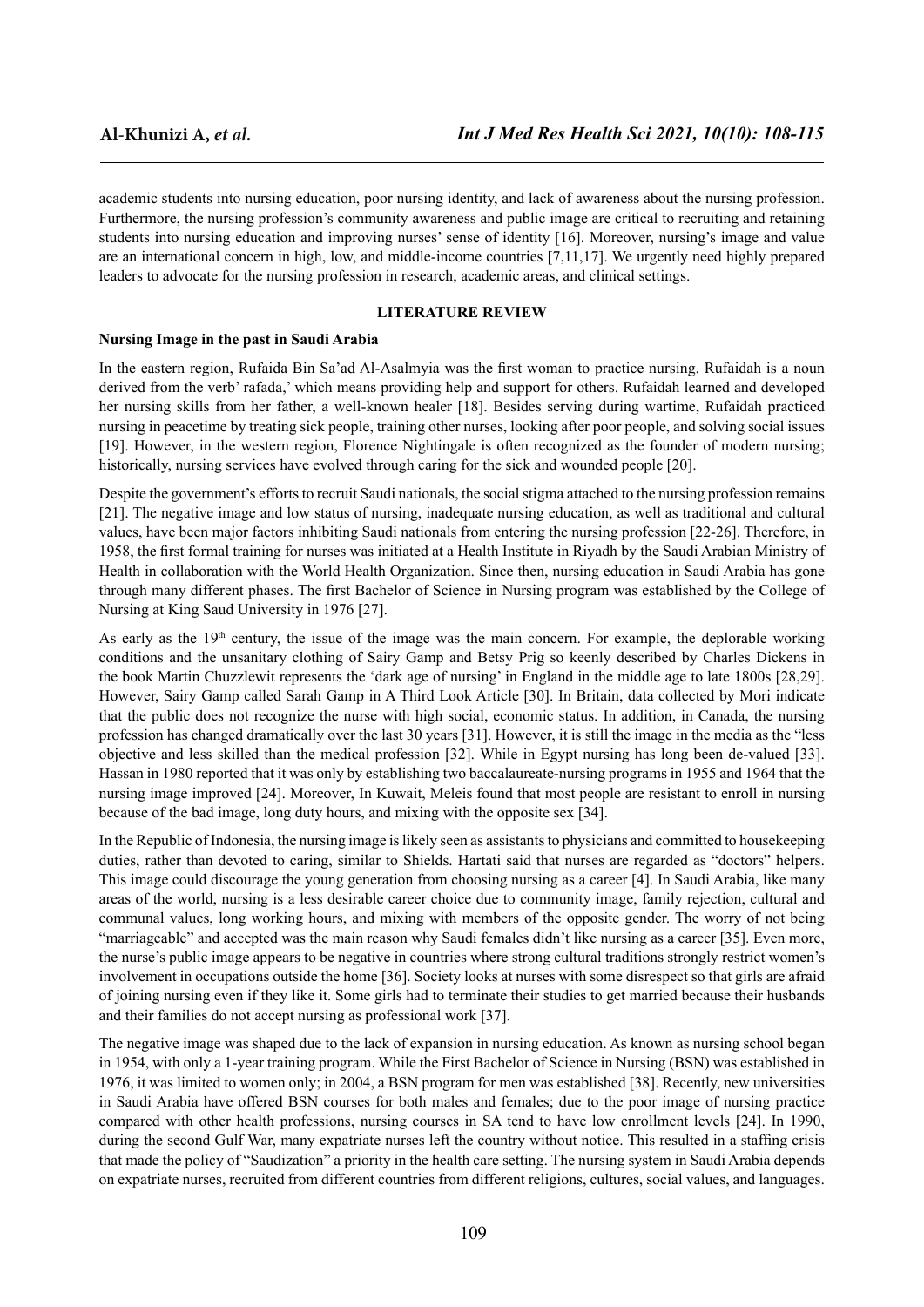That can create barriers between expatriate nurses and local patients. Typically offered a single contract, most of them cannot exceed one year, and there is no guarantee of renewal [39].

To sum up, the nursing profession had a good reputation in Islam traditionally; it was mentioned for the first time during the time of Prophet Muhammad (when it served the Muslim armies during periods of war). Although nursing was long existence in Saudi Arabia and Islamic history, nursing is not viewed positively in Saudi culture. There are many government efforts to attract and retain more Saudi nurses in the profession. However, they still encounter obstacles such as working environments, limited options for balancing work and family responsibilities with long duty hours, and the perception of nursing's role and the poor image attached to it [39].

## **The Present Nursing Image in Saudi Arabia**

Although the remarkable progress in nursing and professionalism, nursing still suffers from nursing perception and its contribution to the health field and services provided to patients [40]. As some societies in different countries of the world still view nursing as nothing more than workers with white-uniformed, called "Angels of Mercy or White Angels" and their work is limited to carrying out doctors' orders, giving injections, and measuring vital signs [2]. Besides, these communities and even other health practitioners do not understand nurses' independent functions [1]. The impact of nurses' uniform style on a nursing image is controversial and has created debate in the literature [41]. The original reason for designing the uniform was to reflect the image of neatness and cleanliness [42]. The most important conflicting problem with clothing style is the similar uniforms worn by different healthcare professionals and nonprofessionals. In some countries, every worker in the healthcare setting, including professional nurses, dieticians, physical therapists, and even housekeeping staff, wear a similar white-coloured uniform [28].

In Saudi Arabia, nursing programs have had poor enrollment rates due to the bad reputation of the nursing profession across the community. This bad reputation was stimulated by mixed working environments, cultural reasons, family roles, and varied working conditions, including the night shift, especially for female nurses. However, the low enrolment rates have been addressed inequitably by the Ministry of Education by establishing enrolment in nursing programs that are open access for students who were rejected from other health professions due to a low GPA [43].

Many studies conducted in Saudi Arabia identified many reasons behind female students' choice of not choosing nursing as a career; reasons include a negative image of a nursing career, family disagreement, long working hours, working with the opposite gender, and the worry of not getting married. However, the nursing workforce is recruited from many different countries; most come from India or the Philippines. Consequently, all of these negatives dramatically and significantly lead to an inability to retain national nurses for a long time, leading to an excessive increase in the recruitment of expatriate nurses [37]. According to Elmorshedy, AlAmrani, Hassan, Fayed, and Albrecht, the majority of awareness about the nursing profession was still poor. Although the night shift is a barrier for not selecting the nursing profession, this may be due to the sociocultural factors in the gulf area and Saudi Arabia, which is not acceptable for women to work at night shift. Moreover, lack of autonomy, powerlessness, and decision-making power is associated with a negative public image [44].

Moreover, the nursing profession is considered by Saudi society with a poor image as it is considered as a job for those with low standing in society. During the last decade, the MOH has become less centralized to manage healthcare services by opening an independent health care cluster with autonomous budgets. Nonetheless, many decisions, such as regulation, legislation, planning, and investment, are controlled by the top-level management of the MOH [45]. The Ministry of Health allowed Saudi women to study in the nursing program on the condition that they remain covered, provide care to female patients only and not work with male physicians or even work afternoon or night shifts. However, because of socio-cultural norms, Saudi females, and even males who choose nursing as a career face many negative criticisms and difficulties [27].

# **Our Future Image**

Americans rate the honesty and ethics of nurses at the top of all professional jobs for the 18th year in a row, according to the classification carried out by Gallup in the United States of America [46]. That is a reflection of how American society sees nurses. It is evidence of the possibility of changing the image of nursing in any society. The Saudi government plans to improve the nursing image and reach that level by giving the nurses the proper appreciation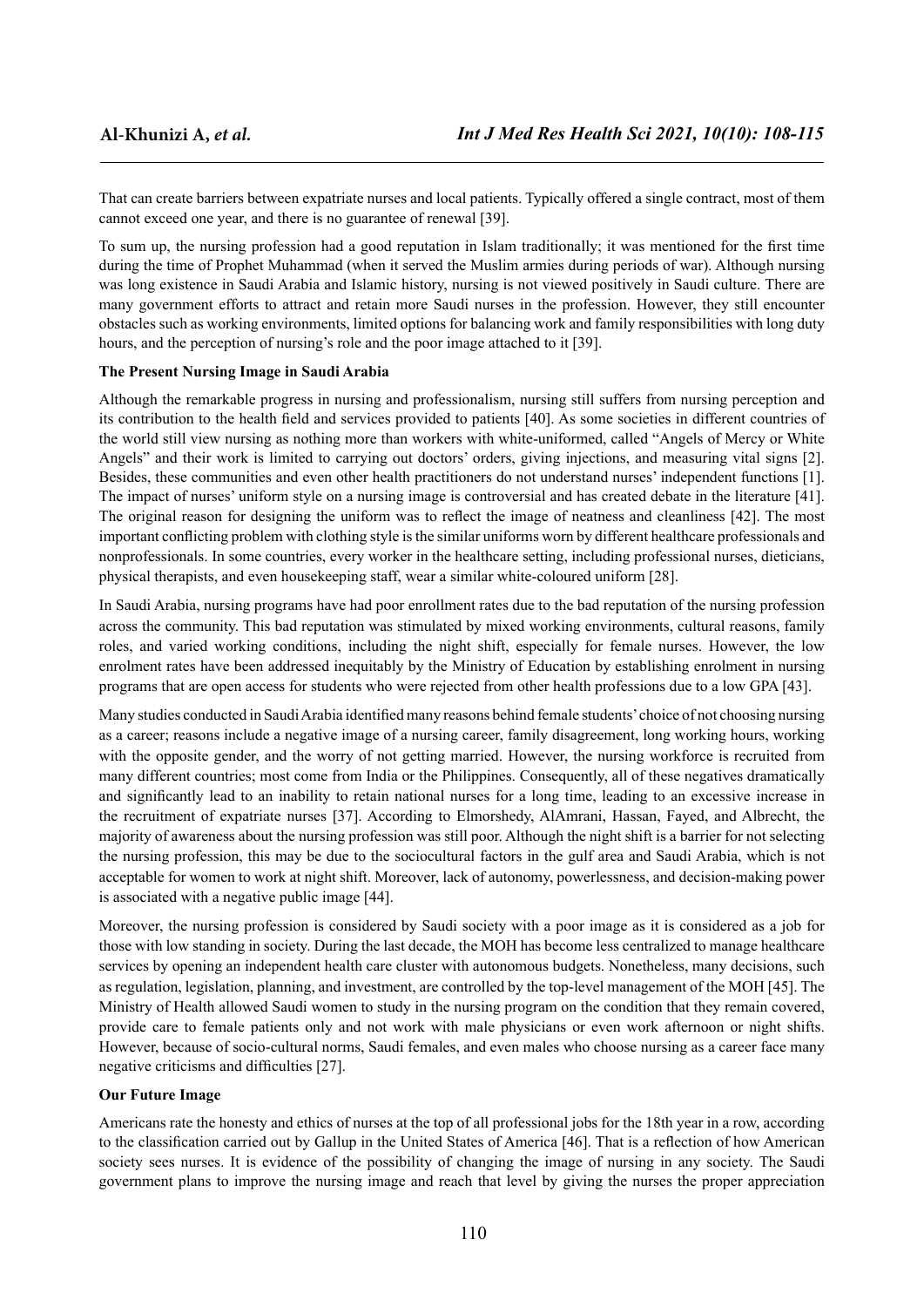of their knowledge, skills, effort, and value of their work. To do that, we need to work on many aspects that might improve our nursing profession's image and respect.

First, the health system's significant changes in the Kingdom of Saudi Arabia, which is proceeding with astonishing acceleration, require profound changes in nursing education, both before and after they obtain a license to practice the profession. That includes preparing nurses for a better and more in-depth understanding of care management and the methods used to improve quality and manage change. Moreover, since education is the cornerstone of preparing nurses, it must be permanent and robust, considering the outputs that deserve credit in people's lives. The quality of patient care depends on the strength and quality of the nursing preparation in universities, and much research is supported by the fact that fewer medication errors and lower mortality rates are related to nursing preparation and their higher and specialized degrees [47,48].

Besides, nurses need to be prepared for patients' diverse needs and instill leadership values in them. The development must include health policy, leadership, quality improvement, health care financing (as we are currently witnessing the term governance as part of the 2030 vision for the Kingdom of Saudi Arabia), and integrative teamwork in the health system. Therefore, psychological preparation for multiple roles and nursing specialties in the work environment includes primary care, long-term care, and acute care. The development and complexity of work in hospitals requires highly educated and equipped nurses to deal with these complicities. The nursing profession in hospitals requires nurses to take critical and rapid decisions to care for patients. It depends on using sophisticated and complex technology to save their lives with complete knowledge and nursing skills to analyse and operate this technology. Also, to follow up and improve patients' caring with chronic issues outside hospitals to prevent their deterioration. We need to provide a smooth educational system for the transition to higher education programs while maintaining full mastery of skills and competencies to complete the degree programs and the written council examinations. Future nurses will be equipped with high-standard skills to diagnose, treat, prescribe, and dispense medications by modifying the new nursing school curriculum. That will most definitely have a good impact on the future of nursing in Saudi Arabia.

Second, the Saudi vision 2030 calls for unifying nursing leaders, educators, and practitioners toward nursing transformation. Nursing transformation requires improving the quality of delivered care, a more substantial education foundation, establishing an autonomous regulatory council, formulating a clear scope of nursing practice based on nurses' knowledge and skills, and reducing professional constraints [43]. The government of Saudi Arabia has laid the cornerstone towards a promising future by identifying needs and then working to achieve them through Saudi vision 2030. This vision resulted from all ministries' contributions, where they were involved in a joint solidarity action towards the vision. That was with unlimited support from the Kingdom of Saudi Arabia leadership [49]. The best evidence of the trend's sincerity was the enormous fund associated with this vision, as the total budget support for 2019 on education and health care amounted to SAR 365 billion [50].

The Saudi vision's ultimate goal is to improve the social image of the nursing profession and reduce turnover [49]. The nursing profession in the health system constitutes the largest number in the health sector. Therefore, it was necessary for nursing to receive the attention of visionaries. One of the goals of Saudi Arabia's Vision 2030 is to increase the attractiveness of the nursing profession [49]. Besides, increase applicants from high school graduates to nursing colleges and cover the shortage. After the first wave of the Coronavirus Pandemic 2020, another support from the crown prince to issue a scholarship program for nursing [51]. Eventually, improving nursing education and nursing image in Saudi will be reflected in healthcare quality, which is among the vision pillars. Ministry of Health plans to attract more Saudis to the nursing profession by enhancing and improving the work environment and increasing the numbers of registered Saudi nurses [44].

However, nursing salaries in the Kingdom of Saudi Arabia might be a challenge toward the professional attraction. It varies significantly according to organization, experience, and nationality. Figure 1 illustrates the salaries of expatriate nurses in more than one health institution. King Faisal Specialist Hospital and Research Center (KSHRC) is the highest paid, at a rate of 84,940 Saudi riyals, followed by military hospitals and medical cities, while the private sector is the lowest compared to the rest [52]. The salaries paid to Saudis nurses also differ from others, as in government facilities represented by the Ministry of Health; there is a unique salary scale for Saudi nursing. Nursing is appointed at the beginning of the ladder and continues to increase as experience increases. This scale's disadvantage is not considering the differences in work locations, shifts, and official holidays.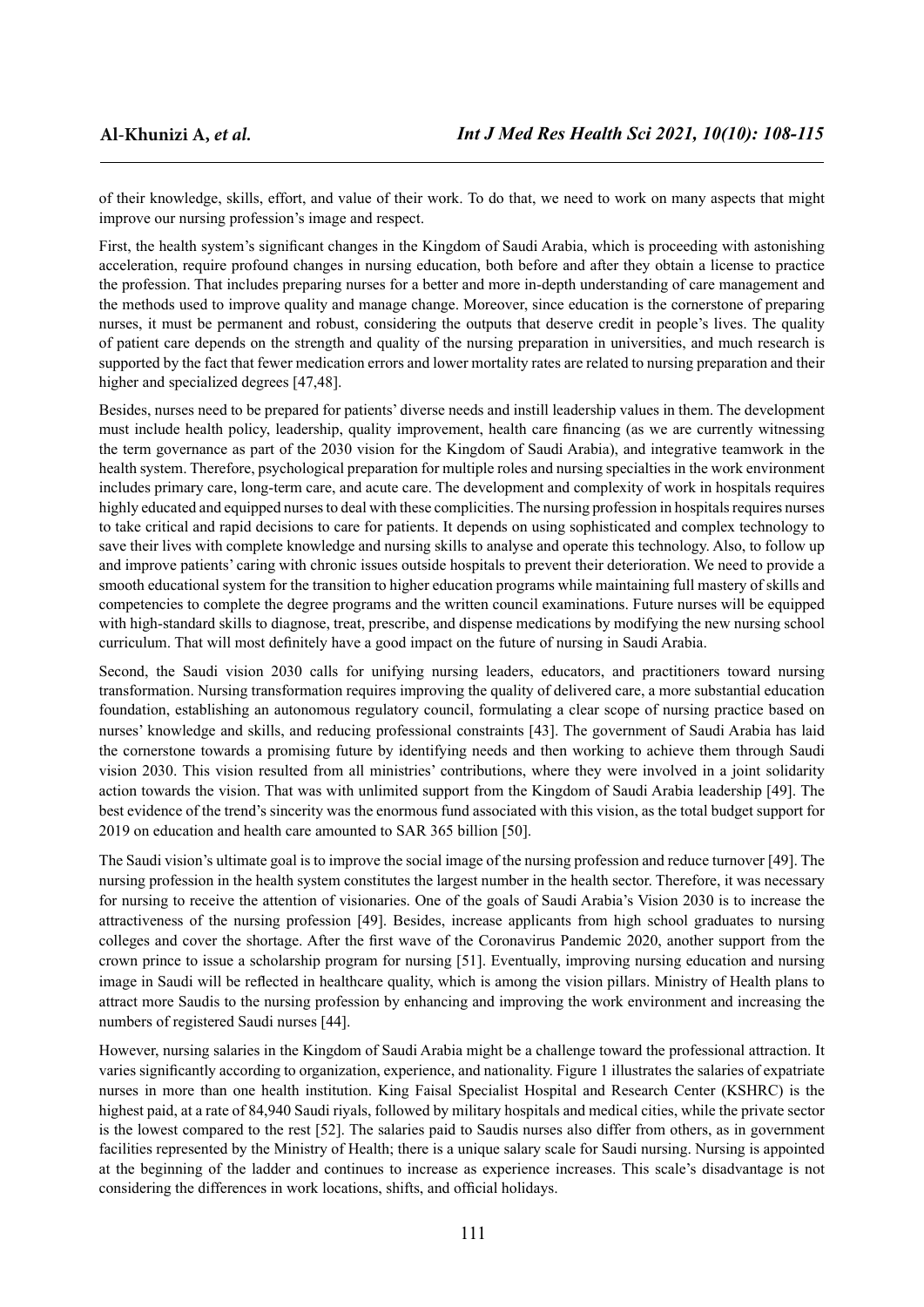For example, there is no difference in salary between workers in hospitals or primary care centres, and there is also no difference in working in intensive care or emergency from one side compared with another nurse working in outpatient clinics. Whereas the significant problem is that salaries do not differ between those who work night shifts, weekends, and annual holidays compared to those who work on a routine morning work while enjoying the weekends and annual holidays. That represents the biggest challenge in creating an attractive nursing environment and improving the nursing image in Saudi. As one of the Nurses' Bill of Rights created by the American Nurses Association (ANA) to improve their work environment stat that "Nurses have the right to fair compensation for their work, consistent with their knowledge, experience, and professional responsibilities [53] (Figure 1).



## **Popular Employer Salaries for Registered Nurse (RN)**

**Figure 1 Popular employer salaries for Registered Nurse (RN); payscale [54]** 

#### **CONCLUSION**

Finally, mass media is needed to correct the public misconceptions about nursing. The first step to improve the current situation and enhance employment is raising the awareness of these issues to the Saudi society about the importance of Saudization in the healthcare sector. That will positively enhance the mutual trust between the Saudi nurse and their patients. Furthermore, the nursing profession leaders have a significant part in highlighting their roles and improving nursing misconception as the leaders have regular attendance at official meetings and conferences, which are accompanied by television or press interviews. Likewise, the nurses themselves must realize that they have the necessary strength and responsibility to start making change. It is advisable to participate in health policy issues to show seriousness and professionalism and to have unique opinions based on nursing knowledge and experiences. It is also possible to show nurses' roles in hospitals through their platforms or blogs that include permanent supervision and follow-up.

## **DECLARATIONS**

## **Conflicts of Interest**

The authors declared no potential conflicts of interest concerning the research, authorship, and/or publication of this article.

#### **Author contribution**

Anwar Al-Khunizi, Areej Al-Otaibi, Ali Al-Anazi1, wrote the original draft; Adel S. Bashatah and Syed Wajid reviewed and edited the manuscript; Adel S. Bashatah performed the supervision; Adel S. Bashatah acquired the fund. All authors have read and agreed to the published version of the manuscript.

## **REFERENCES**

[1] Emiroglu, O. N. "Perception of health care personnel and public on image of nursing." *Journal of Advanced Nursing,* Vol. 26, 2000, pp. 226-31.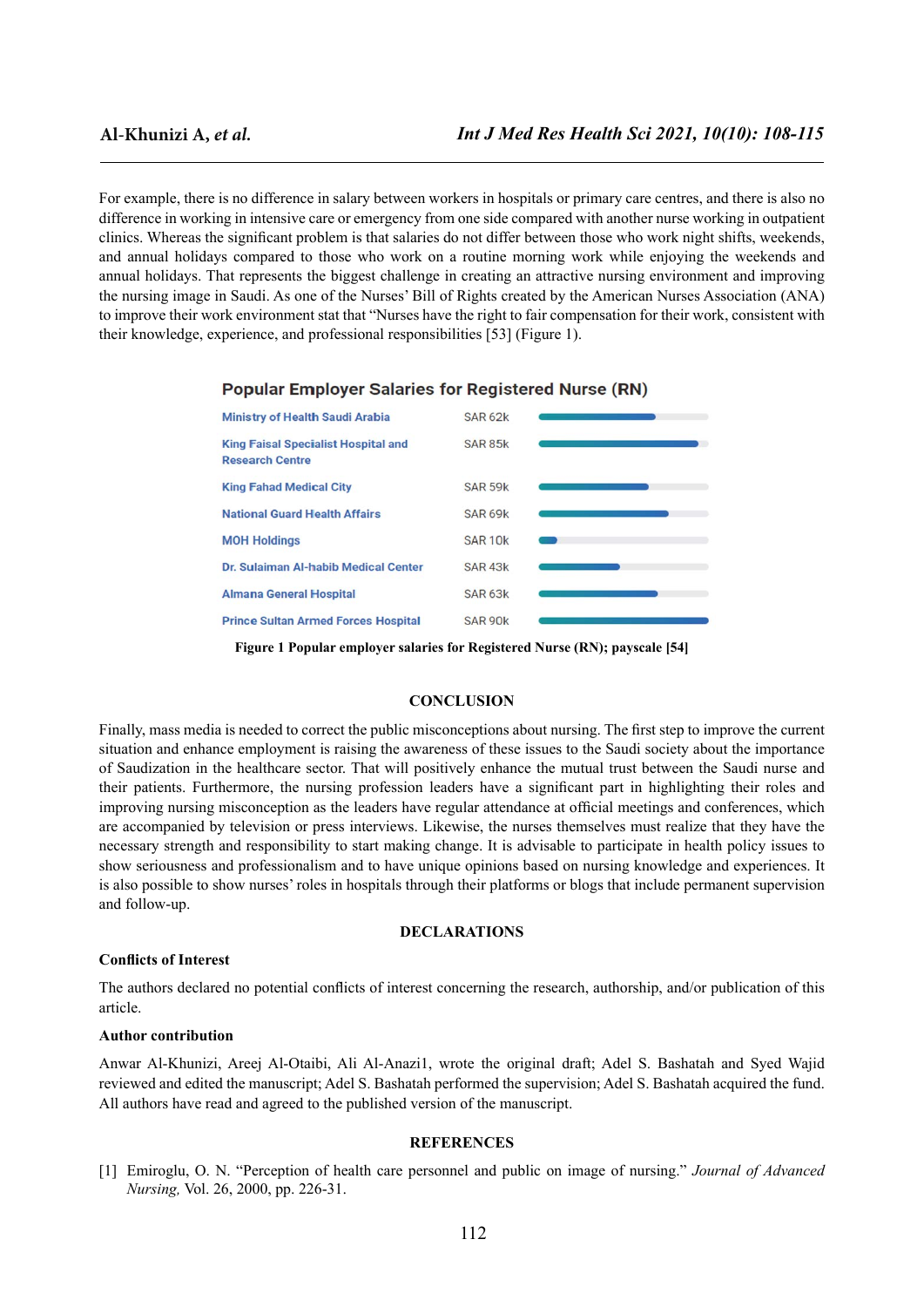- [2] Kececi, Ayla, et al. "The society's view of nursing in Turkey." *Hospital Topics,* Vol. 92, No. 2, 2014, pp. 36-43.
- [3] Cambridge Dictionary, English Dictionary, Translations & Thesaurus. 2020. [https://dictionary.cambridge.org/](https://dictionary.cambridge.org/amp/) [amp/](https://dictionary.cambridge.org/amp/)
- [4] Gunawan, Joko, et al. "The image of nursing as perceived by nurses: A phenomenological study." *Nursing and Midwifery Studies,* Vol. 7, No. 4, 2018, pp. 180-85.
- [5] Nigel Crisp, Lord, and Baroness Mary Watkins of Tavistock. "The triple impact of nursing." *International Journal of Nursing Studies,* Vol. 78, 2018, pp. A3-A4.
- [6] Dick, Tracey K., Patricia A. Patrician, and Lori A. Loan. "The value of nursing care: A concept analysis." *Nursing Forum,* Vol. 52, No. 4, 2017, pp. 357-65.
- [7] Salvage, Jane, and Barbara Stilwell. "Breaking the silence: A new story of nursing." *Journal of Clinical Nursing,* Vol. 27, No. 7-8, 2018, pp. 1301-303.
- [8] Summers, S., and H. J. Summers. "Is the media image of nursing damaging the profession." *Preuzeto,* Vol. 25, 2010.
- [9] McGill-Franzen, Anne, Natalia Ward, and Maria Cahill. "Summers: Some are reading, some are not! It matters." *The Reading Teacher,* Vol. 69, No. 6, 2016, pp. 585-96.
- [10]Weaver, Roslyn, et al. "Men in nursing on television: Exposing and reinforcing stereotypes." *Journal of Advanced Nursing,* Vol. 70, No. 4, 2014, pp. 833-42.
- [11] Kress, Danielle, et al. "The new script of nursing: using social media and advances in communication-To create a contemporary image of nursing." *Contemporary Nurse,* Vol. 54, No. 4-5, 2018, pp. 388-94.
- [12]Stanley, David J. "Celluloid angels: A research study of nurses in feature films 1900-2007." *Journal of Advanced Nursing,* Vol. 64, No. 1, 2008, pp. 84-95.
- [13]Meier, Ann. "Social capital and school achievement among adolescents." Center for Demography and Ecology, University of Wisconsin-Madison, 1999.
- [14]Cleary, Michelle, et al. "Nursing and stereotypes." *Issues in Mental Health Nursing,* Vol. 39, No. 2, 2018, pp. 192-94.
- [15]Summers, Lawrence H. "Demand side secular stagnation." *American Economic Review,* Vol. 105, No. 5, 2015, pp. 60-65.
- [16]De Braganca, Ana Vaz, and R. Nirmala. "Nurses' perception about stakeholders' image of a nurse." *Journal of Health and Allied Sciences NU,* Vol. 11, No. 1, 2020, pp. 12-17.
- [17]Buchan, James. "Nursing shortages and evidence-based interventions: A case study from Scotland." *International Nursing Review,* Vol. 49, No. 4, 2002, pp. 209-18.
- [18]A Almutairi, Hessa, et al. "Nurse practitioner: Is it time to have a role in Saudi Arabia?" *Nursing Reports,* Vol. 10, No. 2, 2020, pp. 41-47.
- [19]Yee, Bitlian, et al. "Factors influencing nursing learners in selecting and engaging Open and Distance Learning as a mode of study for tertiary nursing education." 2016.
- [20]Almalki, Mohammed, Gerard FitzGerald, and Michele Clark. "Health care system in Saudi Arabia: An overview." *EMHJ-Eastern Mediterranean Health Journal,* Vol. 17, 10, 2011, pp. 784-93.
- [21]Miller-Rosser, Kolleen, Ysanne Chapman, and Karen Francis. "Historical, cultural, and contemporary influences on the status of women in nursing in Saudi Arabia." *Online Journal of Issues in Nursing,* Vol. 11, No. 3, 2006.
- [22]Aboul-Enein, Faisal H. "Personal contemporary observations of nursing care in Saudi Arabia." *International Journal of Nursing Practice,* Vol. 8, No. 4, 2002, pp. 228-30.
- [23]Al-Omar, Badran A. "Knowledge, attitudes and intention of high school students towards the nursing profession in Riyadh city, Saudi Arabia." *Saudi Medical Journal,* Vol. 25, No. 2, 2004, pp. 150-55.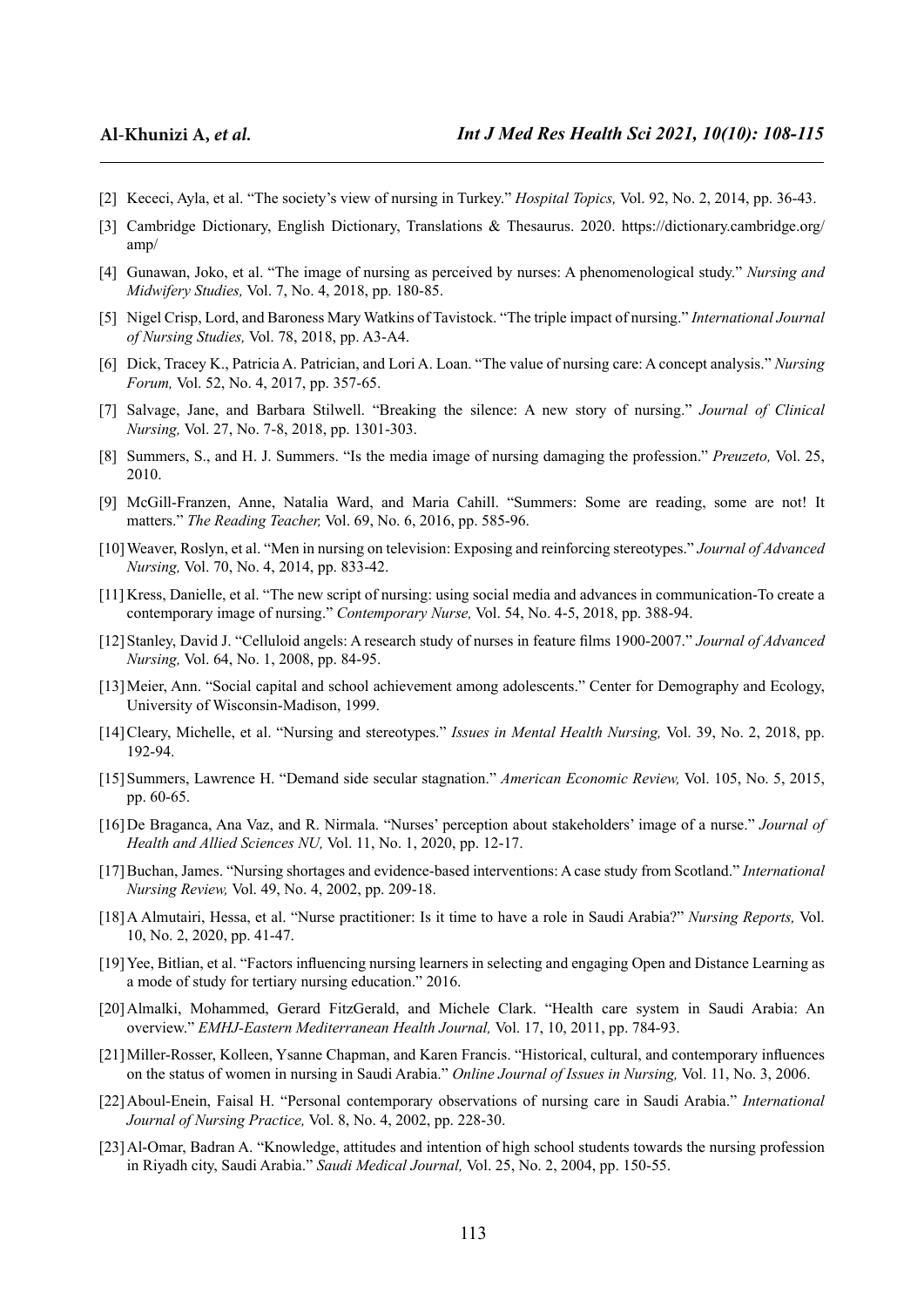- [24]Gazzaz, Lamya Asaad. "Saudi nurses' perceptions of nursing as an occupational choice: a qualitative interview study." *Diss. University of Nottingham*, 2009.
- [25]Tumulty, Gail. "Professional development of nursing in Saudi Arabia." *Journal of Nursing Scholarship,* Vol. 33, No. 3, 2001, pp. 285-90.
- [26]Elmorshedy, Hala, et al. "Contemporary public image of the nursing profession in Saudi Arabia." *BMC Nursing,* Vol. 19, No. 1, 2020, pp. 1-8.
- [27]Hatamleh, Wajed A., and Erik Hans L. Sorio. "Knowledge, attitude and intention towards nursing profession among pre-clinical students." *Journal of Health Specialties,* Vol. 5, No. 3, 2017, p. 135.
- [28]Rezaei-Adaryani, Morteza, Mahvash Salsali, and Eesa Mohammadi. "Nursing image: An evolutionary concept analysis." *Contemporary Nurse,* Vol. 43, No. 1, 2012, pp. 81-89.
- [29]Wallace, Danny P. "Knowledge management-historical and cross-disciplinary themes." *Libraries Unlimited Knowledge Management Series*, 2007.
- [30]Helmstaedter, Moritz, et al. "Connectomic reconstruction of the inner plexiform layer in the mouse retina." *Nature,* Vol. 500, No. 7461, 2013, pp. 168-74.
- [31]Moscrop, Andrew, et al. "A systematic review of reasons for and against asking patients about their socioeconomic contexts." *International Journal for Equity in Health,* Vol. 18, No. 1, 2019, pp. 1-15.
- [32] Price, David T., et al. "If forest dynamics in Canada's west are driven mainly by competition, why did they change? Half-century evidence says: Climate change." *Proceedings of the National Academy of Sciences,* Vol. 112, No. 32, 2015, p. E4340.
- [33]Elhabashy, Sameh, and Elshaimaa M. Abdelgawad. "The history of nursing profession in ancient Egyptian society." *International Journal of Africa Nursing Sciences,* Vol. 11, 2019, p. 100174.
- [34]Meleis, Afaf Ibrahim. "A model for establishment of educational programmes in developing countries: The nursing paradoxes in Kuwait." *Journal of Advanced Nursing,* Vol. 5, No. 3, 1980, pp. 285-300.
- [35]Miligi, Eman, and Abeer Selim. "Saudi nursing students' attitudes towards the nursing profession." *European Journal of Business and Management,* Vol. 6, No. 29, 2014, pp. 197-208.
- [36]Pizurki, Helena, et al. "Women as providers of health care." *World Health Organization*, 1987.
- [37]Lamadah, Sahar Mansour, and Hala Yehia Sayed. "Challenges facing nursing profession in Saudi Arabia." *Journal of Biology, Agriculture and Healthcare,* Vol. 4, No. 7, 2014, pp. 20-25.
- [38]Omer, Tagwa Yousif. "Leadership style of nurse managers at the Saudi National Guard hospitals." *George Mason University*, 2005.
- [39]AlYami, Mansour Saleh, and Roger Watson. "An overview of nursing in Saudi Arabia." *Journal of Health Specialties,* Vol. 2, No. 1, 2014, pp. 10-12.
- [40]Cukljek, Snjezana, Vesna Juresa, and Janko Babic. "The cross-cultural (transcultural) adaptation and validation of the nursing image questionnaire." *Nurse Education Today,* Vol. 48, 2017, pp. 67-71.
- [41]Stanley, Ben. "The thin ideology of populism." *Journal of Political Ideologies,* Vol. 13, No. 1, 2008, pp. 95-110.
- [42] Albert, Nancy M., et al. "Impact of nurses' uniforms on patient and family perceptions of nurse professionalism." *Applied Nursing Research,* Vol. 21, No. 4, 2008, pp. 181-90.
- [43]Alsufyani, Abdulaziz M., et al. "Educational and behavioral models for promoting health in Saudi Arabia: A theoretical overview." *Cureus,* Vol. 12, No. 7, 2020, p. e9471.
- [44]Al-Humaidan, Arwa Mohammed, and Fathia A. Mersal. "Perceptions of nursing as a future profession among high school students' females in AL-RASS city, Saudi Arabia." *International Journal of Advanced Nursing Studies,* Vol. 6, No. 2, 2017, pp. 79-84.
- [45]Alsufyani, Abdulaziz M. "Role of treatment theory and enablement theory for restoring health and rehabilitation in Saudi Arabia." *Cureus,* Vol. 12, No. 7, 2020.